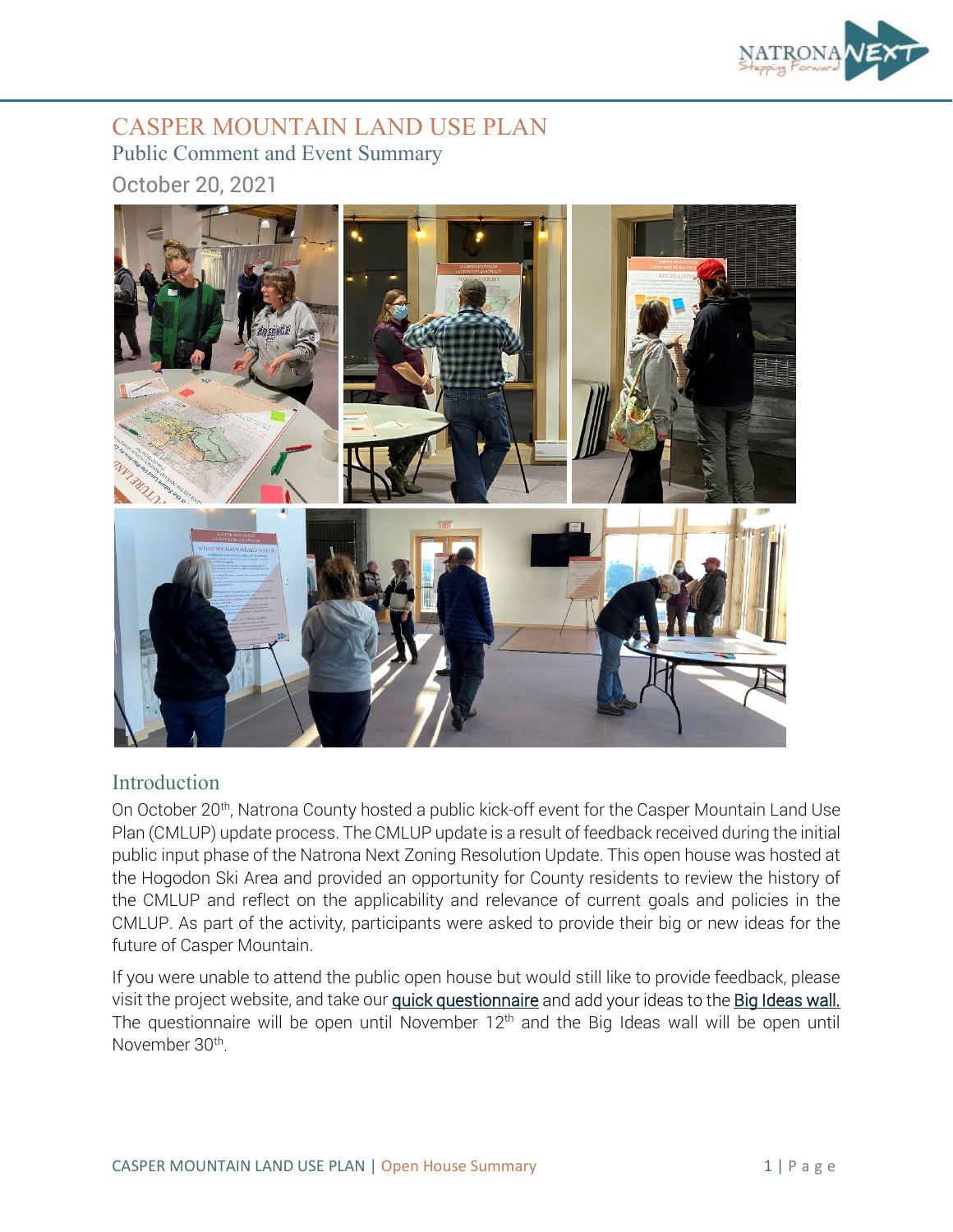

# **Public Event Feedback**

## 2004 Future Land Use Plan / Zoning

- Reduce the extent of MR-1 zone district and replace with UA or RR for east/west sides
- Emergency access is needed to alleviate blackout zones
- Need to ensure Casper Mountain Fire is on referral list for all applications
- Implement more access roads to accommodate for emergency services/evacuations
- Allow for more mountain biking trails, building of jumps, essentially more freedom with rec trails within Casper Mountain Park
- What is meant by "Public Water Potential"?
- Please do not define "get togethers" of friends on private property as campgrounds but permitted gatherings instead with health regs in mind
- Update fire breaks work with Fire to identify where firebreaks are needed
- Need emergency access off of east side of mountain
- Protect Private Property Rights.
- Improve our County infrastructure the Beautrap Shelters need replacing. Water Supply in Beautrap area and for landowners to buy water.
- Encourage Small Business development.
- Don't make the Casper Mountain Fire District County the County does not seem committed to preserving the Mtn way of life – Example – Losing the Trail Center, Shelters, etc.
- Expand Recreation on Public Land not private.

#### Plan Vision

#### *What are your big ideas for the future of Casper Mountain? Add to the Word Cloud Below:*

LARGE-LOT RESIDENTIAL WILDFIRE RECREATION WILDLIFE CE PROTECTION LIMITED B1 COMMERCIAL PRIVATE ACRICULTURE PROPERTY RICHTS

- Accessory Dwelling Units
- Multiple Uses
- Infrastructure Labels of Roadways
- Historic Preservation
- Education
- **Connectivity**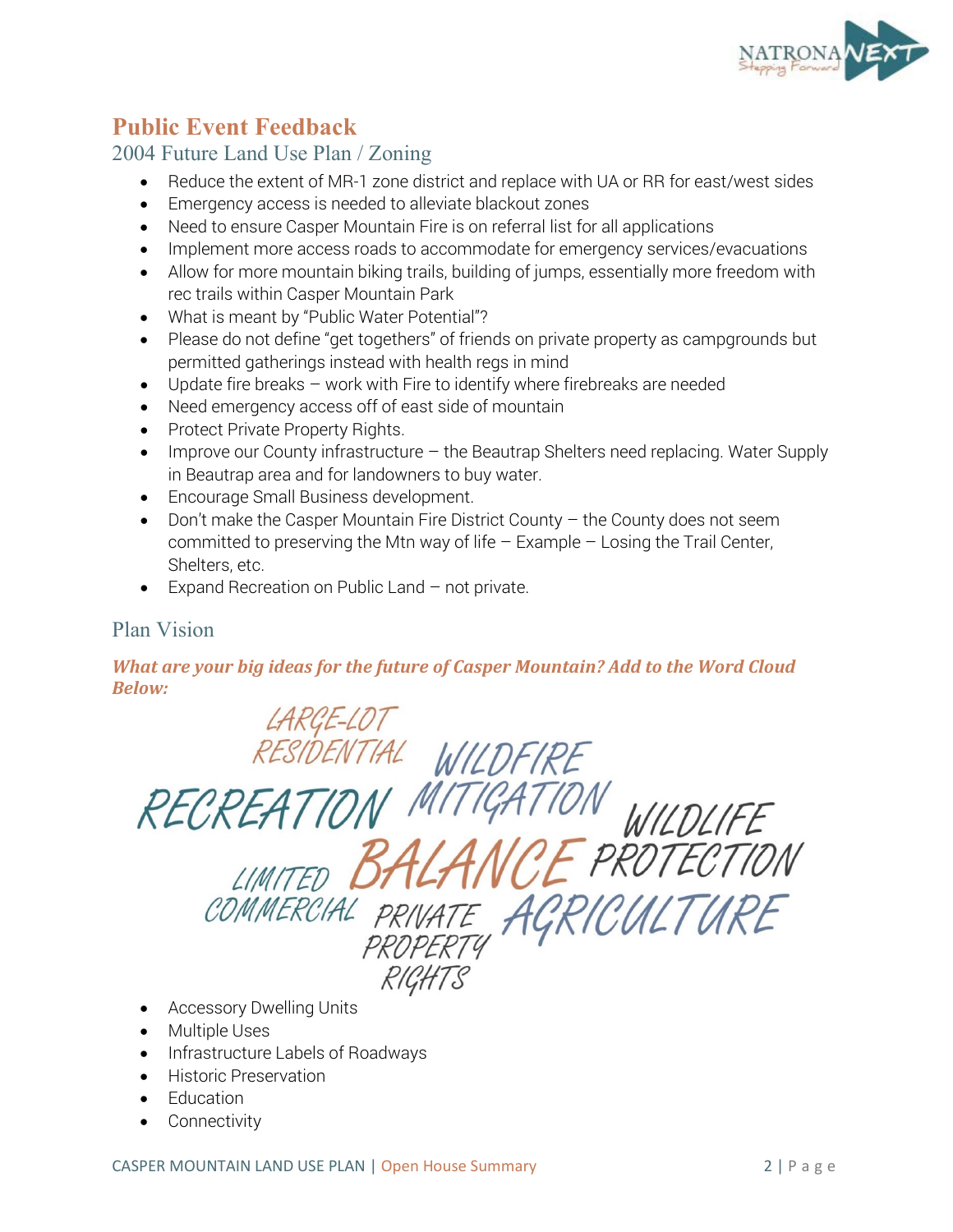

# **Plan Elements**

## Residential

#### *Is this goal still appropriate for the Casper Mountain area? Please note any refinements below:*

- Commission a water recharge study to set density
- Ensure zoning regs codify CMLUP guidelines

| Policy |                                                                                                                                                                    | Remove       | Keep/Refine    | Comments |
|--------|--------------------------------------------------------------------------------------------------------------------------------------------------------------------|--------------|----------------|----------|
| 7.     | The density of future residential development in the<br>study area will be one unit per ten acres in the foothills<br>and one unit per five acres on the mountain. |              | 4              |          |
|        | 2. Legal nonconforming (pre-existing) lots can<br>be<br>developed, provided they conform to all other site<br>development and health standards.                    | 2            | 3              |          |
| 3.     | Apply development standards to maintain high quality<br>development, and protect water resources, topographic<br>features, wildlife habitat and historic areas.    |              | $\overline{2}$ |          |
| 4.     | Encourage use of planned unit development (PUD)<br>zoning and clustering to provide visual buffers, maintain<br>feeling of solitude, and preserve open space.      |              | 1              |          |
| 5.     | Enforce health standards for sewage and water quality.                                                                                                             | $\mathbf{1}$ | $\overline{2}$ |          |
| 6.     | Wildfire mitigation will be provided through education<br>and by best management practices.                                                                        |              | $\overline{2}$ |          |
|        | 7. Require legal and physical access to each new lot prior<br>to issuance of building permits.                                                                     |              | $\overline{4}$ |          |
| 8.     | New subdivision roads will be dedicated for public<br>access.                                                                                                      | 2            | 4              |          |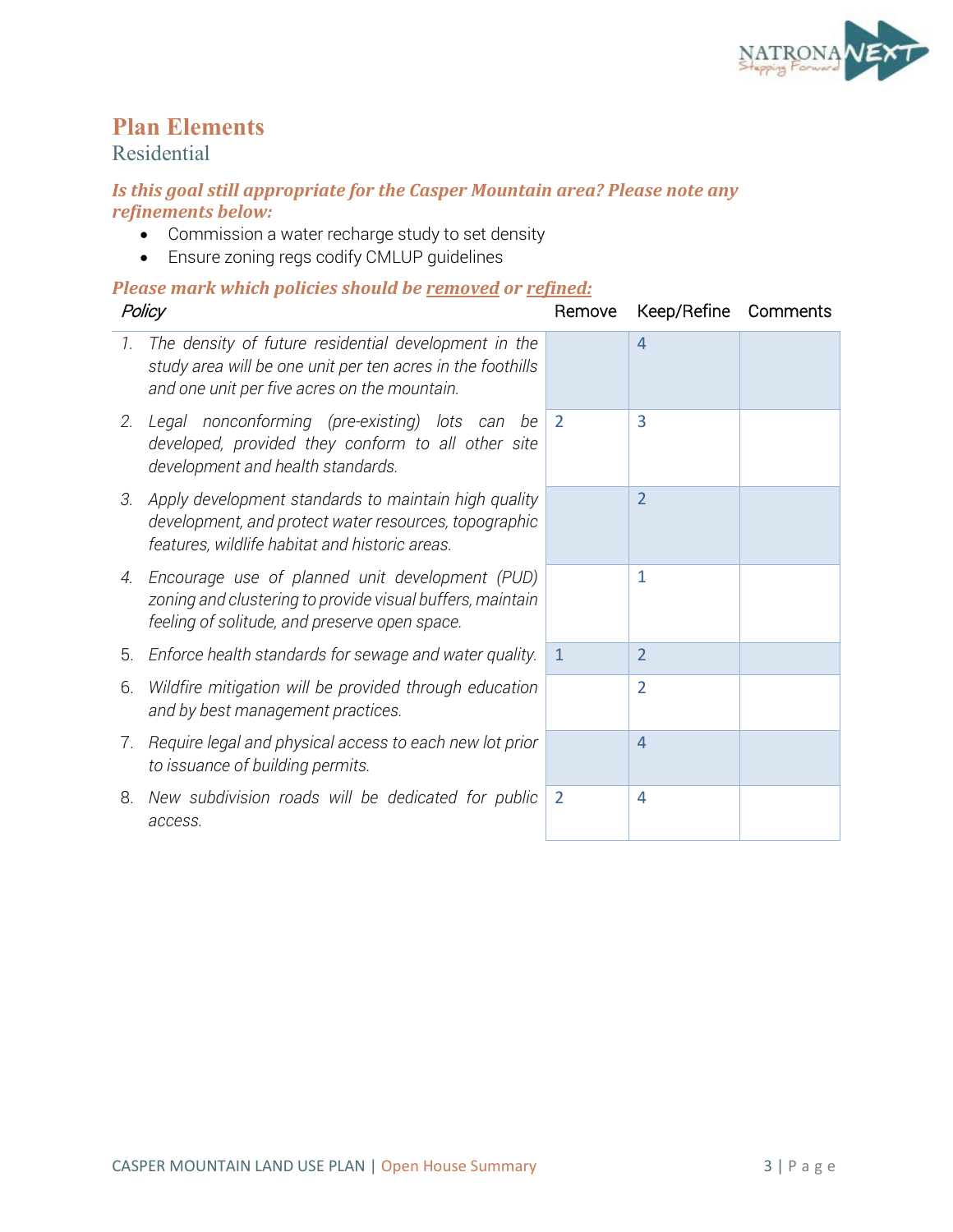

## Commercial

#### *Is this goal still appropriate for the Casper Mountain area? Please note any refinements below:*

- General commercial notes: make sure it is clear that we are looking for neighborhood serving commercial. No logging the top of the mountain
- Community voting on proposed new commercial ideas
- Consider public service commercial not just neighborhood commercial
- Support small homestead and cottage industries in residential zones (like UA zone), such as honey for bees.
- Establish County/City building design guidelines to align with natural environment and provide consistency

| Policy |                                                                                                                                                                                                                                                                                                                                                                                                    | Remove | Keep/Refine    | Comments                                                               |
|--------|----------------------------------------------------------------------------------------------------------------------------------------------------------------------------------------------------------------------------------------------------------------------------------------------------------------------------------------------------------------------------------------------------|--------|----------------|------------------------------------------------------------------------|
|        | 1. Limit commercial development to uses such as a<br>restaurant, a grocery store, and uses supporting<br>recreational activities.                                                                                                                                                                                                                                                                  |        | 5              | Don't want<br>to limit<br>water<br>resource.                           |
| 2.     | Limit commercial development to the vicinity of<br>Hogadon ski area and those portions of Section 16,<br>T32N, R79W adjacent to County Road 505 and State<br>Hwy 271, which are currently in commercial use.                                                                                                                                                                                       |        | $\overline{3}$ | <b>Hwy 251</b><br>(not 271)                                            |
|        | 3. Design commercial and governmental buildings to<br>blend with the natural setting of the study area.                                                                                                                                                                                                                                                                                            |        | $\overline{2}$ |                                                                        |
|        | 4. Develop signing and lighting standards to the study<br>area that harmonize with the natural setting.                                                                                                                                                                                                                                                                                            |        | $\overline{2}$ |                                                                        |
| 5.     | Mineral development that occurs shall be done<br>pursuant to State and Federal regulations and in a way<br>that reduces impact on natural resources and avoids<br>disturbance to surrounding properties.                                                                                                                                                                                           |        | $\overline{2}$ | Need to<br>leave in the<br>plan so<br>basis for<br>rules are<br>there. |
| 6.     | Gravel extraction and other mineral operations should<br>be in visually screened areas and shall be limited in<br>length of operation, controlled to ensure that<br>reclamation takes place, managed to control dust and<br>noise, and properly permitted by the State and County.<br>Such activities shall conform with the County's special<br>aggregate regulations and extraction overlay map. |        | 3              | Simplify #5<br>and #6 but<br>leave in<br>plan.                         |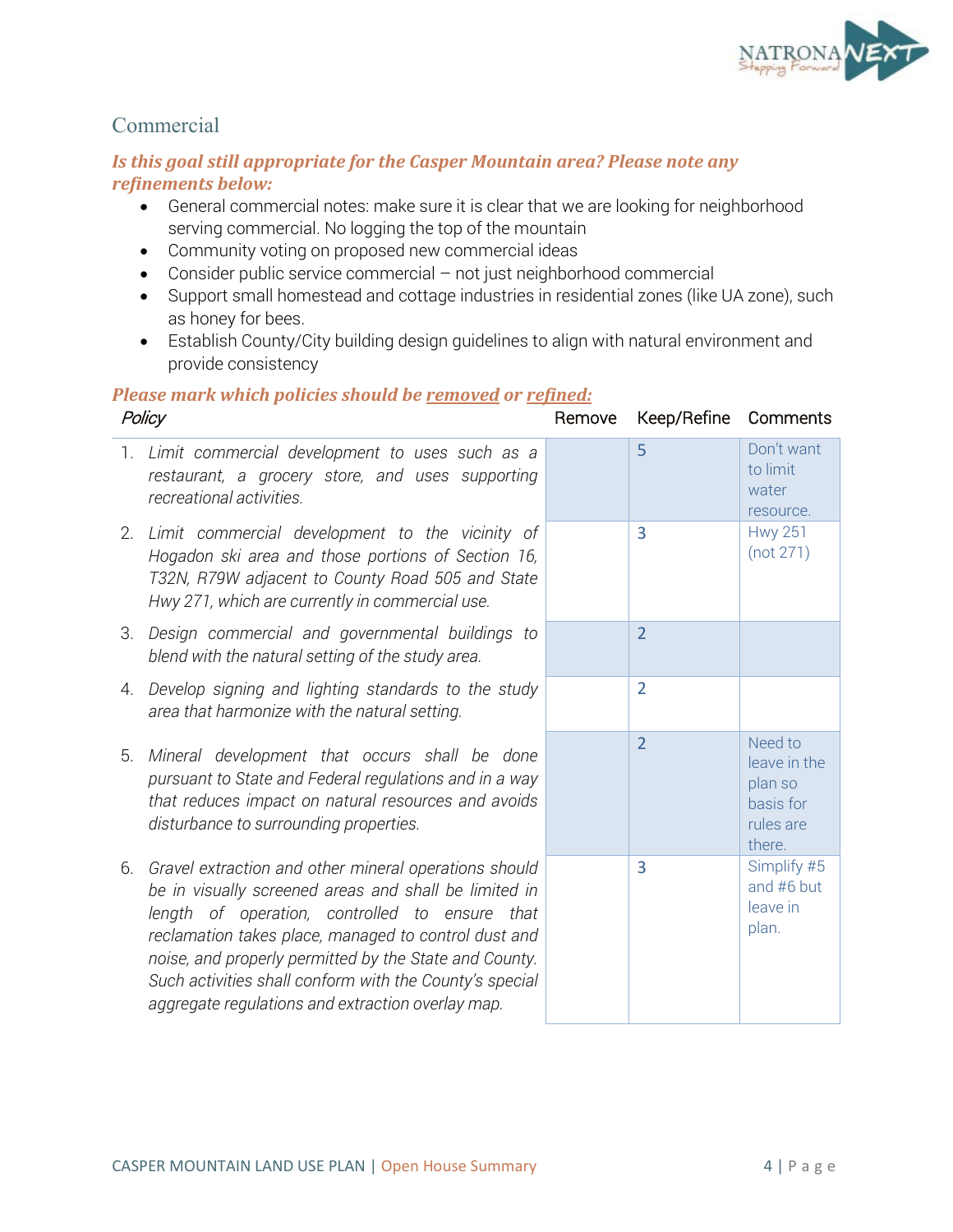

#### Recreation

#### *Is this goal still appropriate for the Casper Mountain area? Please note any refinements below:*

- Add/change primary access to ponderosa via Hat Six Rd. across State and County lands… potentially expand the park to the BLM boundary on south
- Add setbacks and buffers between recreational zones and residential zones to minimize conflicts
- Establish status and location and access of Jackson Canyon Rd.
- Improve campground areas and amenities (water, dump station, etc.)
- Ensure public water supply in campgrounds and picnicking areas
- Ponderosa Park access should be improved. But Ponderosa Park should not be an ATV trail system
- Keep policies 1-5

| Policy |                                                                                                                                                                                          | Remove       | Keep/Refine    | Comments                                                                                                                         |
|--------|------------------------------------------------------------------------------------------------------------------------------------------------------------------------------------------|--------------|----------------|----------------------------------------------------------------------------------------------------------------------------------|
| 1.     | Provide additional recreation opportunities in the<br>Ponderosa Park Area to disperse activities.                                                                                        | $\mathbf{1}$ | $\overline{4}$ | Access via Hat<br>Six Rd.                                                                                                        |
| 2.     | Improve park facilities and trails through better<br>signing, marking, and education where needed to<br>reduce trespass, disperse uses, and to let the<br>public know what is available. |              | 5              |                                                                                                                                  |
| З.     | Continue to improve and expand parking, picnic<br>facilities, restrooms and multiple-use trails.                                                                                         |              | 5              | Allow<br>development of<br>jump parks for<br>mountain biking<br>users;<br>Keep Crimson<br>Dawn Park as is<br>for historic value. |
| 4.     | Improve regulation enforcement in parks.                                                                                                                                                 |              | 6              |                                                                                                                                  |
| 5.     | Keep motorized vehicles (particularly ATVs) on<br>established roadways when snow cover is not<br>present.                                                                                |              | $\overline{4}$ |                                                                                                                                  |
| 6.     | Develop a trail system for ATVs at a location with<br>the least potential for impact on surrounding land<br>uses and wildlife. Educate the public about trail<br>etiquette and safety.   | $\mathbf{1}$ | $\overline{4}$ |                                                                                                                                  |
| 7.     | Keep snow machine trails on public and private<br>land under the jurisdiction of the Wyoming Parks<br>and Recreation Department.                                                         |              | 3              | Purchase ROW<br>easements                                                                                                        |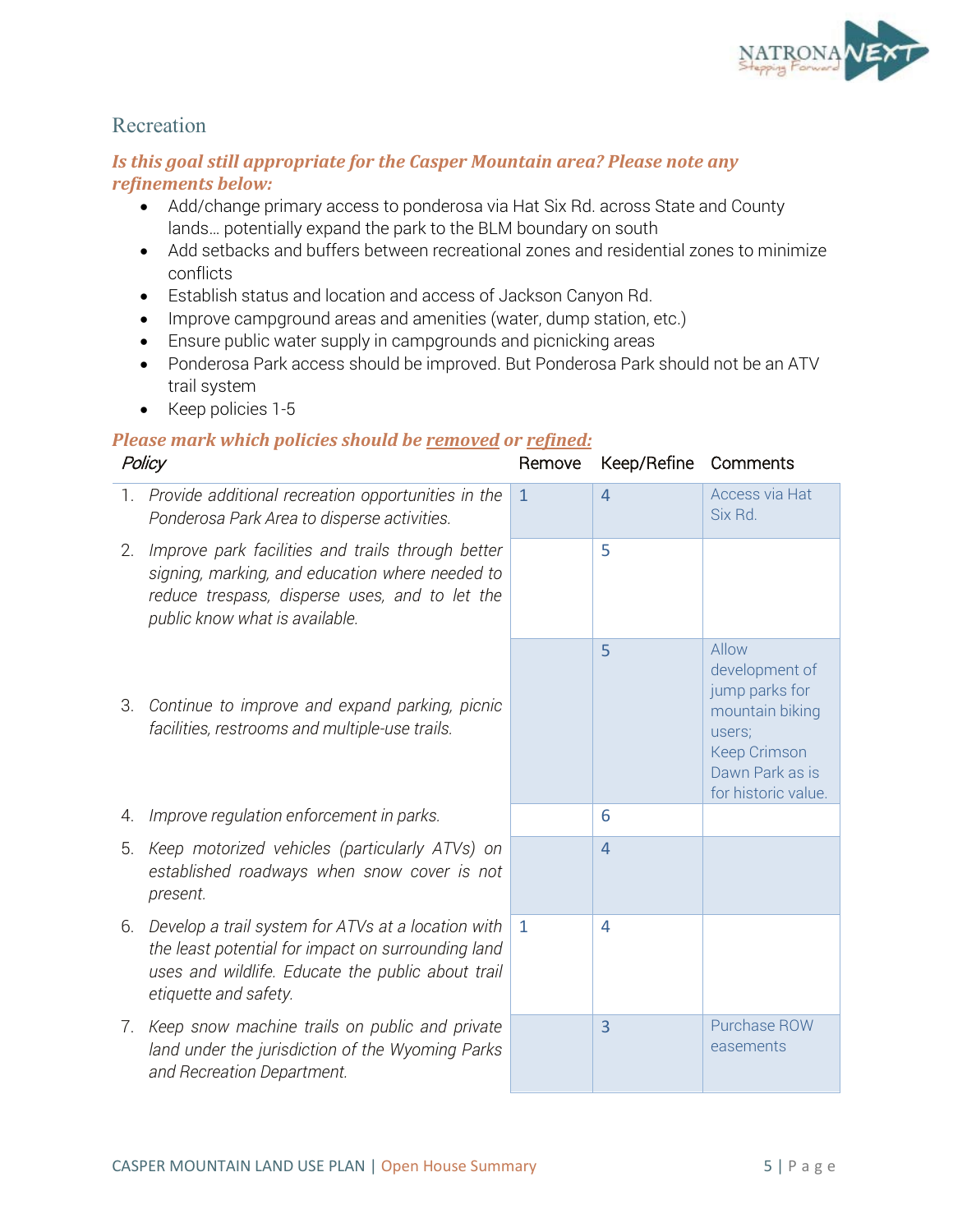

- 8. *Establish a County Parks Board in order to monitor existing recreational facilities...\**
- 9. *Monitor emerging recreational trends and adjust recreation plans accordingly.*
- 10. *Use funds from the Natrona County Recreation Joint Powers Board, a special recreation district, to construct and maintain recreational infrastructure and facilities.*

|                | $\overline{2}$ |                                            |
|----------------|----------------|--------------------------------------------|
| $\overline{2}$ | 3              |                                            |
|                |                | Explore other<br>funding collab<br>efforts |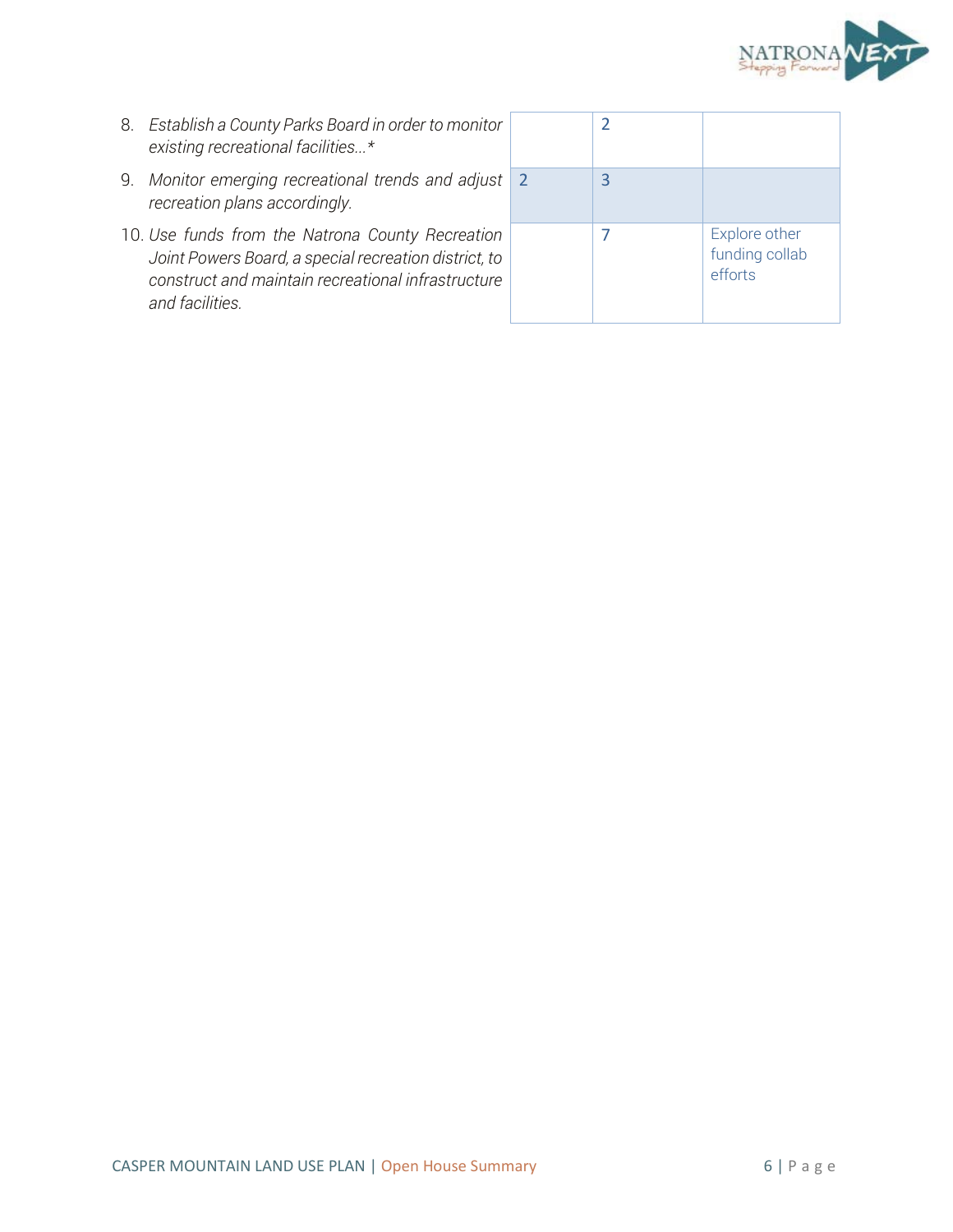

# Resource Preservation

| Policy |                                                                                                                                                                                                        | Remove         | Keep/Refine    | Comments                                                   |
|--------|--------------------------------------------------------------------------------------------------------------------------------------------------------------------------------------------------------|----------------|----------------|------------------------------------------------------------|
| 1.     | Zoning controls, land purchases and trades should be<br>used to protect unique natural resources.                                                                                                      |                | 5              |                                                            |
| 2.     | Development and health controls should be used to<br>protect water quality from degradation.                                                                                                           |                | $\overline{4}$ |                                                            |
| 3.     | Forest health and wildfire mitigation should be<br>cooperatively managed by property owners and fire<br>districts, local, state, and federal governments.                                              |                | 6              |                                                            |
| 4.     | The bald eagle habitat in Jackson Canyon and Little<br>Red Creek Canyon should continue to be protected.                                                                                               | $\overline{2}$ | 3              |                                                            |
| 5.     | Open space should be encouraged on the north face<br>of the study area to protect the watershed and view<br>shed.                                                                                      | $\mathbf{1}$   | $\overline{3}$ |                                                            |
| 6.     | Public lands should be maintained and expanded as<br>open space for recreation, grazing, watershed, and<br>wildlife habitat.                                                                           |                | $\overline{4}$ |                                                            |
| 7.     | Protect wildlife corridors by encouraging the use of<br>wildlife-friendly fencing and limiting development<br>along waterways and drainages.                                                           |                | $\overline{4}$ |                                                            |
| 8.     | Establish a Casper Mountain Land Trust that focuses<br>on the acquisition of conservation easements in the<br>study area to protect natural resources and preserve<br>wildlife habitat and view sheds. |                | $\overline{4}$ |                                                            |
| 9.     | Research and propose County resolution adoption to<br>establish development setbacks and standards for<br>waterways and stream banks.                                                                  |                | 5              | Add historic<br>setbacks-<br>add<br>campground<br>setbacks |
|        | 10. Support ranching and agriculture as viable land uses<br>that contribute open space, views, and wildlife habitat<br>within the study area.                                                          |                | $\overline{2}$ |                                                            |
|        | 11. Cooperate with BLM in the update of their resource<br>management plan for Casper Mountain.                                                                                                         |                | 5              |                                                            |